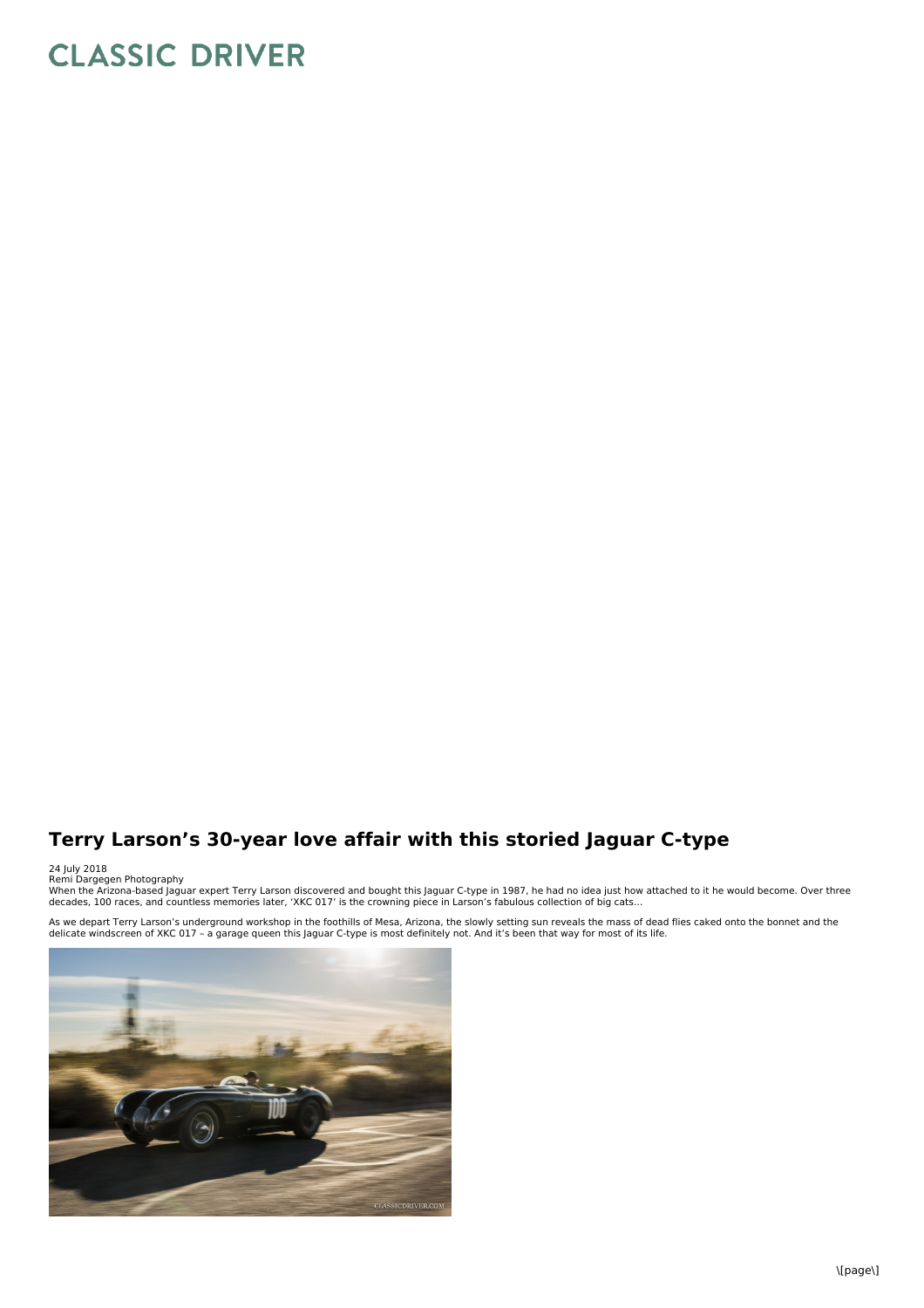

In fact, no sooner had Sterling Edwards, the car's original San Francisco-based owner, taken delivery than it was doing battle on the racetracks of California. From Palm Springs and Pebble Beach to Riverside, Laguna Seca, and Torrey Pines, XKC 017 was raced and shown extensively in the Golden State throughout the 1950s and early 1960s by a raft of owners, with great success.

In addition, the car - fitted with triple Weber carburettors - clocked 155.97mph at Bonneville in 1957, beating an exotic new Mercedes-Benz 300SL. It was in 1970 that the C-<br>type was given a well-deserved rest. It was stor bought XKC 017 in 1987.





"When I first saw that car, I had no way of knowing how attached I would become to it," recalls Larson, fondly. "But C-types do tend to have that effect on people..." In the<br>three decades for which he has owned the car, La more than 100 times in Arizona, California, and Nevada. "

As fabulous as the storied C-type is to drive and to look at, it's this Jaguar's rich and local history that has struck a real chord with Larson. "Whenever I take my car to race<br>meetings, I always hear stories from people





"While racing at Buttonwillow in California, a man approached me who remembered the car from its first race when he was just 10 years old. His father, who was with him, sent me a photo of the race programme from that day. That same year at the Monterey historic meeting, I qualified on the front row alongside Phil Hill in another Lou Brero car, a<br>Ferrari 375 MM, and was wished good luck by the

On another occasion, at a Jaguar Club banquet, Larson listened as Dutch Mandel, the editor of Autoweek, spoke of how his mother would send him to sleep by taking him for a<br>blast in the mountains in XKC 017. "Years later, I Copperstate 1000."